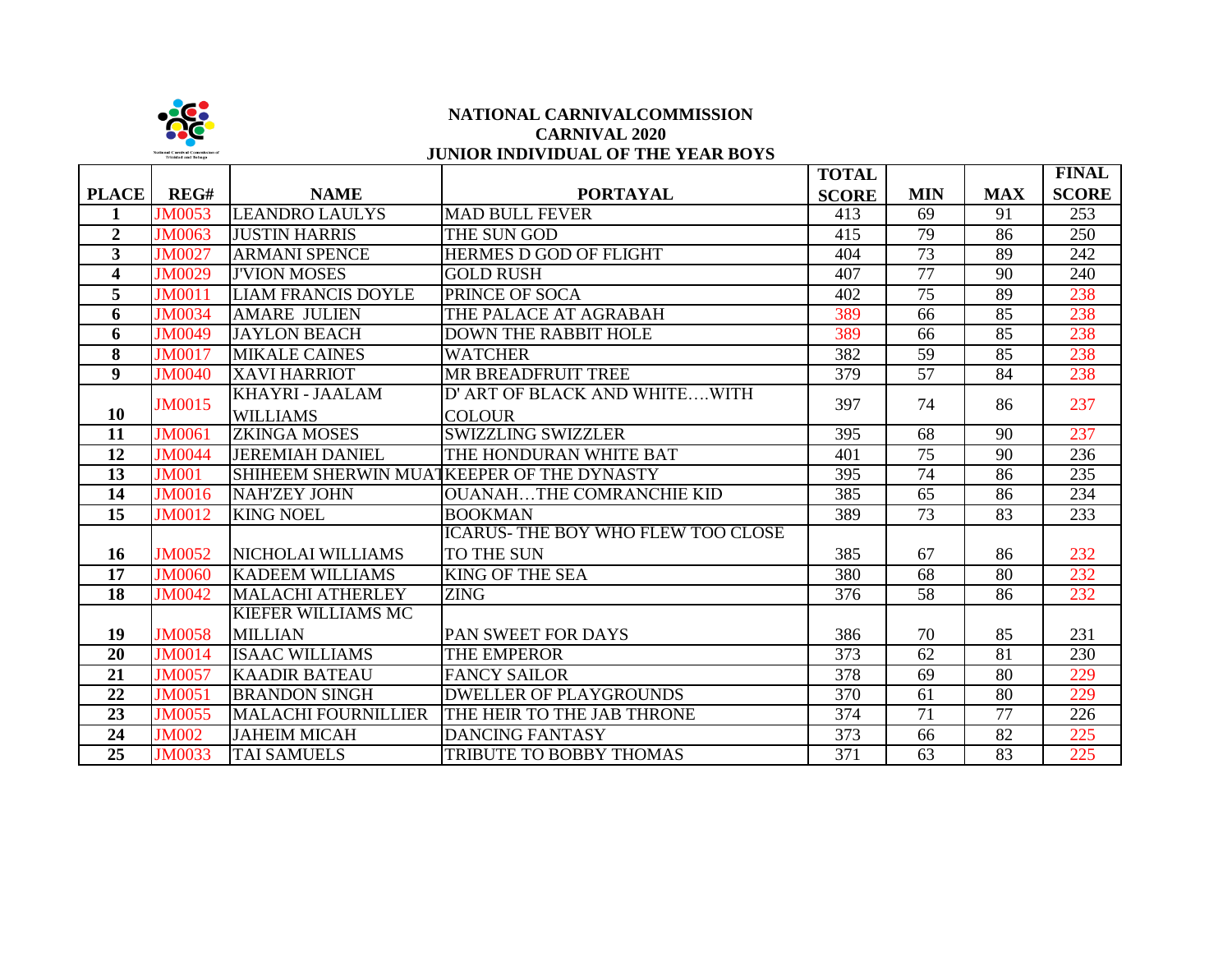

## **NATIONAL CARNIVALCOMMISSION CARNIVAL 2020 JUNIOR INDIVIDUAL OF THE YEAR BOYS**

|                 |               |                                  |                                                 | <b>TOTAL</b>     |                 |            | <b>FINAL</b> |
|-----------------|---------------|----------------------------------|-------------------------------------------------|------------------|-----------------|------------|--------------|
| <b>PLACE</b>    | REG#          | <b>NAME</b>                      | <b>PORTAYAL</b>                                 | <b>SCORE</b>     | <b>MIN</b>      | <b>MAX</b> | <b>SCORE</b> |
| 26              | <b>JM0048</b> | <b>EZEKIEL BEACH</b>             | WHAT A TANGLED WEB WE HAVE                      | 377              | 67              | 86         | 224          |
| 27              | <b>JM0031</b> |                                  | JOHN RICHARD GABRIEL SAILING ON THE BUCCOO REEF | 368              | 66              | 80         | 222          |
| 28              | <b>JM0041</b> | <b>NATHAN ROUSE</b>              | <b>WINDMILL IN MOTION</b>                       | 372              | 64              | 87         | 221          |
| 29              | <b>JM0036</b> | <b>VICTOR PIERRE</b>             | <b>KHWE SHO SAN BUSHMAN</b>                     | 362              | 61              | 80         | 221          |
| 30              | <b>JM0050</b> | TRISTON C ONSTANTINE MOUTAIN JAB |                                                 | 358              | 61              | 76         | 221          |
| 31              | <b>JM0020</b> | <b>LOGAN CAMERON</b>             | THE MARKED CARDINAL                             | 351              | 50              | 80         | 221          |
| 32              | <b>JM007</b>  | <b>KALANI JOB</b>                | MY FAVOURITE SUMMER ACTIVITES                   | 371              | 67              | 84         | 220          |
| 33              | <b>JM0038</b> | <b>KHALEEL STIELL</b>            | ORIENTAL GROUND LIZARD                          | 366              | 70              | 76         | 220          |
| $\overline{34}$ | <b>JM0013</b> | <b>ZAVI FORDE</b>                | <b>EYE SEE YOU!</b>                             | $\overline{368}$ | $\overline{70}$ | 79         | 219          |
| 35              | <b>JM0065</b> | <b>ISAIAH FRASER</b>             | <b>KING SAILOR</b>                              | 359              | 65              | 75         | 219          |
| 36              | <b>JM0026</b> | <b>AUSTRALIUS PETERS</b>         | BEAUTY OF THE RED FACTOR CANARY                 | 365              | 65              | 82         | 218          |
| 37              | <b>JM0064</b> | <b>JEREMIAH HUNT</b>             | <b>JAGUAR GOD OF TERRESTRIAL FIRE</b>           | 355              | 60              | 77         | 218          |
| 38              | <b>JM005</b>  | <b>ABAYOMI PITT</b>              | MY SPECIAL SNOW FLAKE                           | 353              | 59              | 76         | 218          |
| 39              | <b>JM0054</b> | <b>NATHANIEL BAILEY</b>          | THE LOST JABLAE                                 | 345              | 57              | 74         | 214          |
| 40              | <b>JM0045</b> | <b>ARMANI DANIEL</b>             | <b>BLUTO THE SAILOR</b>                         | 352              | 64              | 75         | 213          |
| 41              | <b>JM0025</b> | <b>TERRANCE FRANCIS</b>          | THE BIVE MORPHO BUTTERFLY                       | 351              | 61              | 77         | 213          |
| 42              | <b>JM0019</b> | <b>JACOB SAMMY</b>               | <b>LITTLE CUCKOO</b>                            | 347              | $\overline{58}$ | 78         | 211          |
| 43              | <b>JM0022</b> | <b>ARES BARKARR</b>              | <b>BLUE MACAW</b>                               | 352              | 63              | 80         | 209          |
| 44              | <b>JM0035</b> | <b>KAERMARI SAMUEL</b>           | <b>D WIZARD OF JAFFAR</b>                       | 340              | 57              | 75         | 208          |
| 45              | <b>JM0023</b> | <b>ISHMAEL LA ROCHE</b>          | <b>FATHER OF THE NATION</b>                     | 338              | 49              | 84         | 205          |
| $\overline{45}$ | <b>JM006</b>  | <b>JASHON HARRIS</b>             | <b>AUTUMN HARVEST</b>                           | 338              | $\overline{55}$ | 78         | 205          |
| 45              | <b>JM0068</b> | <b>RONALDO ADAMS</b>             | <b>POLLINATOR</b>                               | 338              | 56              | 77         | 205          |
| 48              | <b>JM0056</b> | <b>DEMETRIUS PERCIVAL</b>        | THE DEFENDER OF THE DOLLS                       | 342              | 63              | 77         | 202          |
| 49              | <b>JM0037</b> | <b>ALEXANDER DANIEL</b>          | POPEYE THE SAILOR                               | 333              | 56              | 75         | 202          |
| $\overline{50}$ | <b>JM0030</b> | <b>DEYJON CARABON</b>            | <b>TOBAGO REGATTA</b>                           | 333              | $\overline{58}$ | 75         | 200          |
| 51              | <b>JM0018</b> | <b>MICAI CAINES</b>              | <b>PROTECTOR</b>                                | 324              | 48              | 77         | 199          |
| $\overline{52}$ | <b>JM003</b>  | <b>RAHEEM SHEPPARD</b>           | <b>CHIEF RED HAWK</b>                           | 320              | 57              | 67         | 196          |